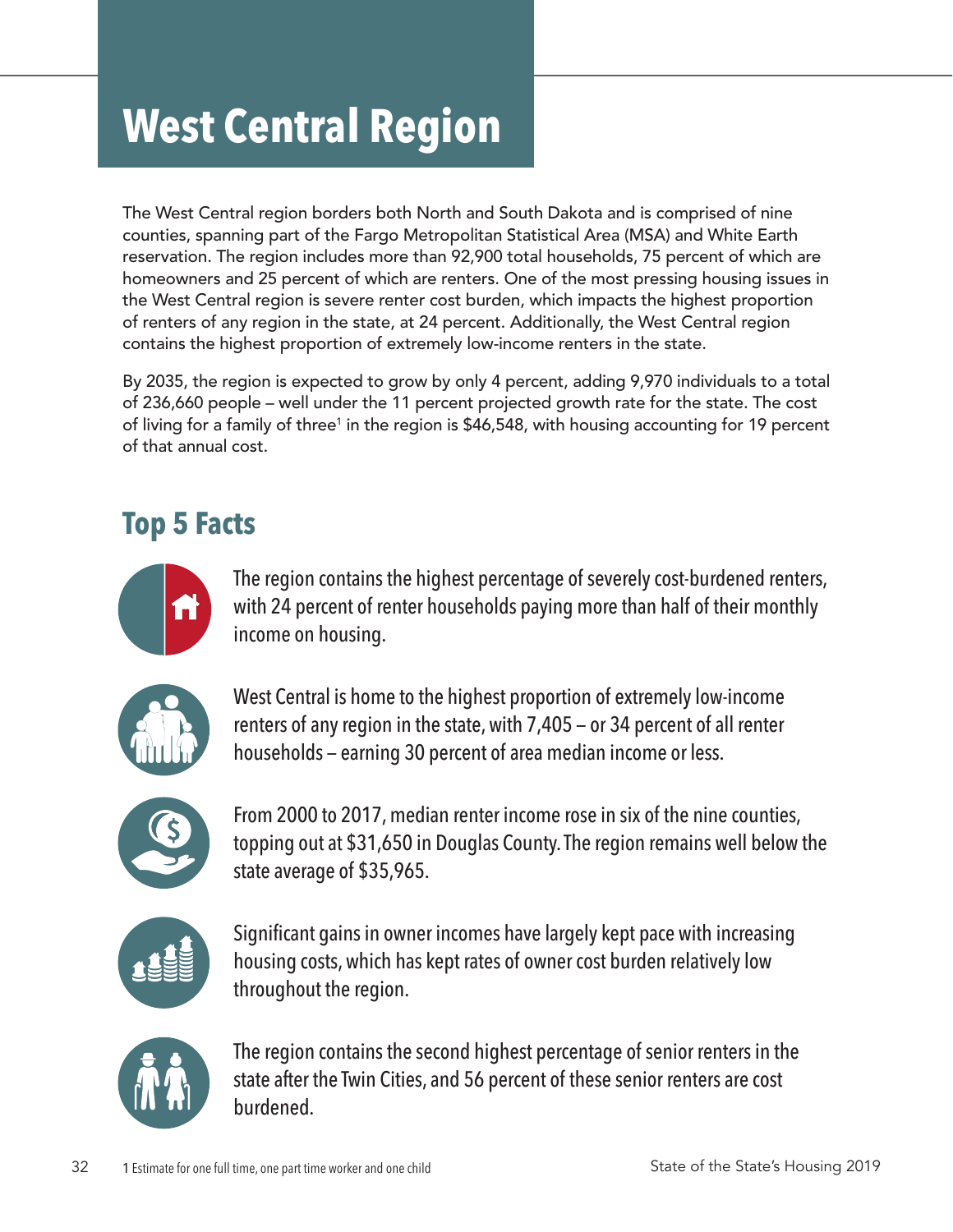## WEST CENTRAL REGION

#### Rental Housing

The West Central region is home to 23,210 renter households, the second smallest renter population in the state (after the Northwest region). Of these households, more than half (54 percent) live in either Clay County or Otter Tail County, both of which are located either in or just outside of the Fargo-Moorhead MSA. Stevens County has the highest rate of renter cost burden in the state, with 52 percent of all renters spending more than 30 percent of their income on housing. Clay and Douglas Counties also rank in the top 10 for counties with the highest percentage of cost burdened renters in the state, affecting 51 percent and 46 percent of renters respectively.

Additionally, the region contains the highest percentage of severe renter cost burden in the state, or renters who are paying more than half of their income on housing. Stevens and Clay counties — which have the highest percentage of renters in the region — rank first and second in the state for the highest rates of severe renter cost burden, affecting 34 percent and 28 percent of renter households, respectively. Since 2000, the percent of cost-burdened renters decreased in only one county in the region — Traverse, where the rate fell from 36 percent to 32 percent — and saw the largest



#### COUNTIES:

Becker, Clay, Douglas, Grant, Otter Tail, Pope, Stevens, Traverse, Wilkin

increases in Grant and Wilkin counties, where rates increased from 24 percent to 38 percent and 25 percent to 42 percent, respectively.

Since 2000, renter income has increased in six out of nine counties, growing as much as 28 percent (Traverse County) and 18 percent (Douglas County). Traverse and Douglas counties rank third and sixth for the largest growth in renter income in the state, respectively. However, median renter income in the region, which ranges from \$20,649 (Stevens County) to \$31,649 (Douglas County) remains well below the state average of \$35,964.

The West Central region contains 7,405 extremely low-income renter households that earn 30 percent of area median income or less. At 34 percent of all renter households, this represents the largest percentage of ELI renters in the state.

Three of the 10 counties with the highest percentage of cost burdened renters are in the West Central Region, including the **highest of any county in the state: Stevens County at 52%.**



24%**of renter households in the region are severely cost burdened, the highest of any region in the state**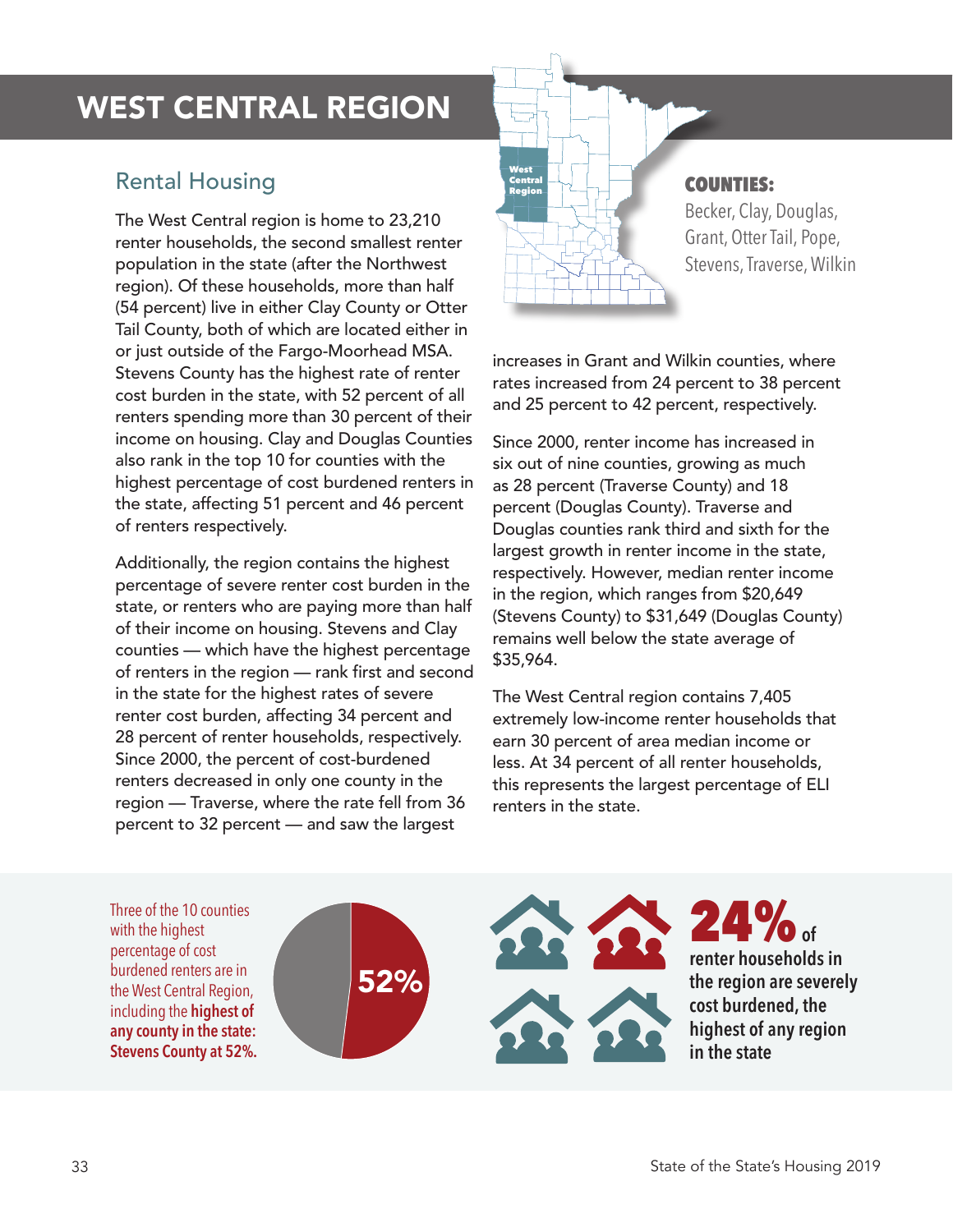#### CITY SPOTLIGHT: Fargo-Moorhead

The Fargo MSA includes Clay County in Minnesota and Cass County in North Dakota. The Minnesotan side of the MSA includes the city of Moorhead, which is also the most populous in the West Central region. Moorhead includes 15,725 households, 62 percent of which are owners and 38 percent of which are renters. Rent has risen steeply in the city since 2000, increasing by 28 percent to \$779. While median renter income has increased, the rate of increase has not kept pace with the growth in rent at 12 percent. In 2017, 55 percent of renter households in the city experienced cost burden.

#### Homeownership

There are nearly 69,700 homeowner households in the West Central Region, accounting for 75 percent of all households. Following the same distribution as renter households, half of all owner-occupied households are located in Clay and Otter Tail counties. In recent years, significant gains in owner incomes have largely kept pace with increasing housing costs, which has kept rates of owner cost burden relatively low throughout the region.

The West Central region has seen significant changes in owner income in Pope and Stevens County, where income has increased by 18 percent and 25 percent since 2000, respectively. However, 19 percent of the region's homeowners remain cost burdened, mirroring the state average. Though owner cost burden varies across the region, Stevens County ranks as the least owner

cost burdened in the state, affecting just 11 percent of owners, with just 3 percent of owners falling into the severe cost burden category. Currently, only 2,757 or 46 percent of all Indigenous households and households of color own their home compared to 77 percent of all white households in the region.

### Senior Housing Need

The West Central region contains the second highest percentage of senior renters (age 65 and older) in the state after the Twin Cities, and a striking 56 percent of these senior renters are cost-burdened. In Clay and Douglas County the numbers of senior renter cost burden are even worse, affecting 61 percent and 67 percent of senior renters, and ranking 10th and third for the highest rates in the state.

Currently, there are 20,575 senior owner households in the region, 24 percent of which are cost burdened. Seniors are projected to grow by 45 percent in the region, with an additional 19,770 individuals joining this age bracket by 2035. With an already robust senior population, the region will need to plan for housing to accommodate this growth.

Of all 87 counties, Douglas County has the third highest percentage of cost-burdened senior renter households at 67 percent.

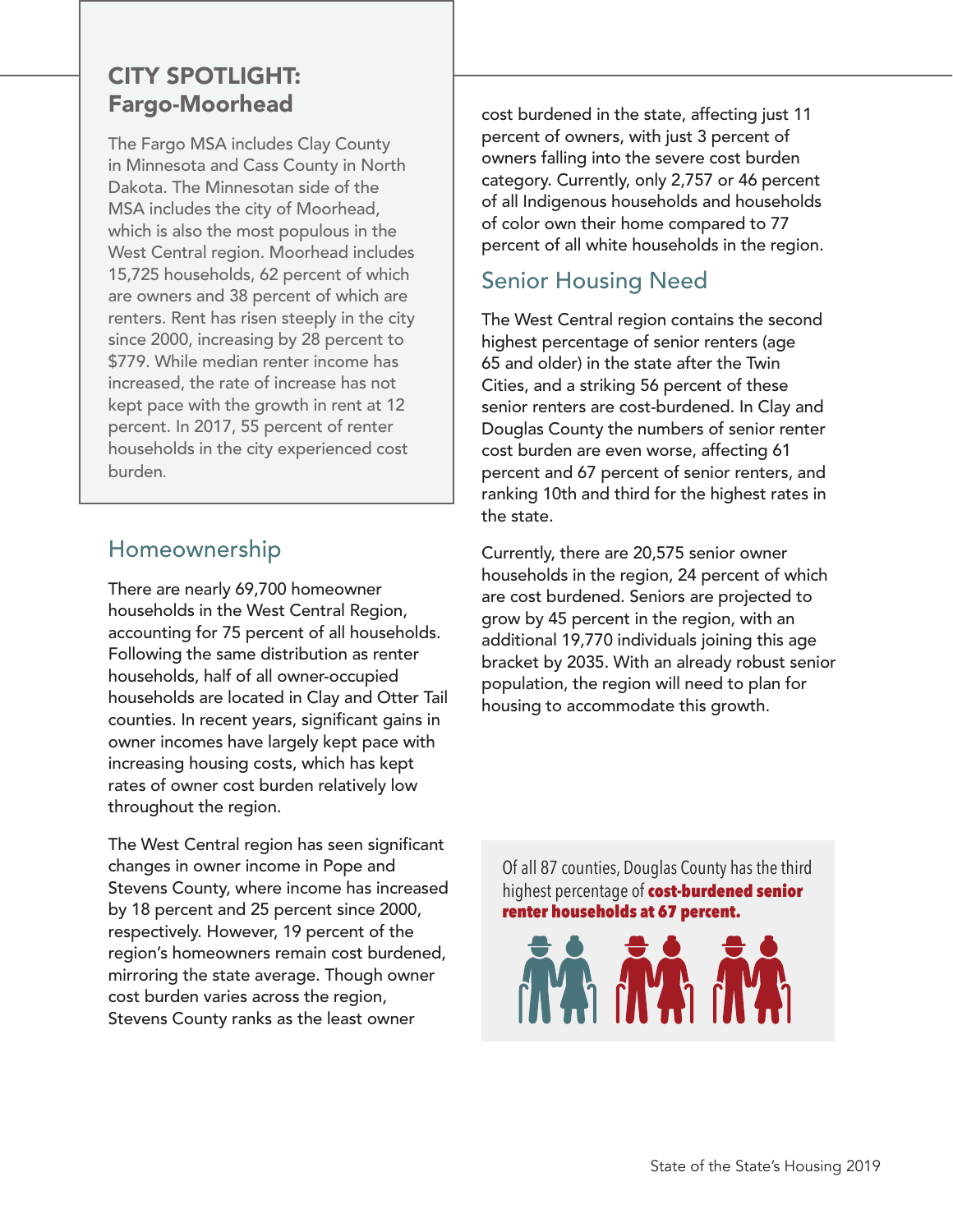#### West Central Spotlight: The role of housing in recruiting new residents

Driving through downtown Pelican Rapids one morning, Erik Osberg glimpsed something beautiful. He pulled over and hopped out of his car to take a short video of the waterfall he'd spotted. "Here it is... your #momentofserenity," he Tweeted.

While the act was spontaneous, it wasn't for mere hobby. It's part of Osberg's job as

Otter Tail County's first Rural Rebound Initiative Coordinator.

The County created Osberg's role — potentially the first of its kind in the nation — as part of an innovative effort to recruit new residents, building directly on recent demographic trends that show 30- 49-year-olds are increasingly migrating to rural Minnesota counties, a phenomena coined the "Brain Gain" by University of Minnesota researcher Ben Winchester.



travel destination also make it a great place to live. "Visit, visit, live" Osberg says, describing the how frequent vacationers can eventually turn into long-time residents, especially as people enter different stages in life.

As communities look to attract new residents, appropriate housing options are critical. Surveys have shown a high desirability to

> live in rural areas, but many small towns are challenged with a lack of housing options for working class families, who likely comprise a sizable portion of the 30- to 49-year-old age range. Still, there is optimism that local solutions will emerge. For example, Osberg pointed to the community of Battle Lake which, when faced with a childcare shortage, joined together raise funds for a \$5 million facility that opened last Fall.

This optimism carries through

As many rural areas struggle with population loss and the stigma that can accompany it, Otter Tail County's approach could help other communities "rewrite the narrative" and be more proactive in attracting new residents.

Working closely with local tourism efforts, Osberg's primary tactics for resident recruitment are to share the positive stories of the community and show that the characteristics that make the county a great in Osberg's advice for other communities that are worried about population loss: Remember, "people want to move to your area for what you are today." Sometimes it's just a matter of connecting people to the moment of serenity that transforms a visitor into a lifelong resident.

*Photo: Osberg accepts an award from the Economic Development Association of Minnesota in January 2019*